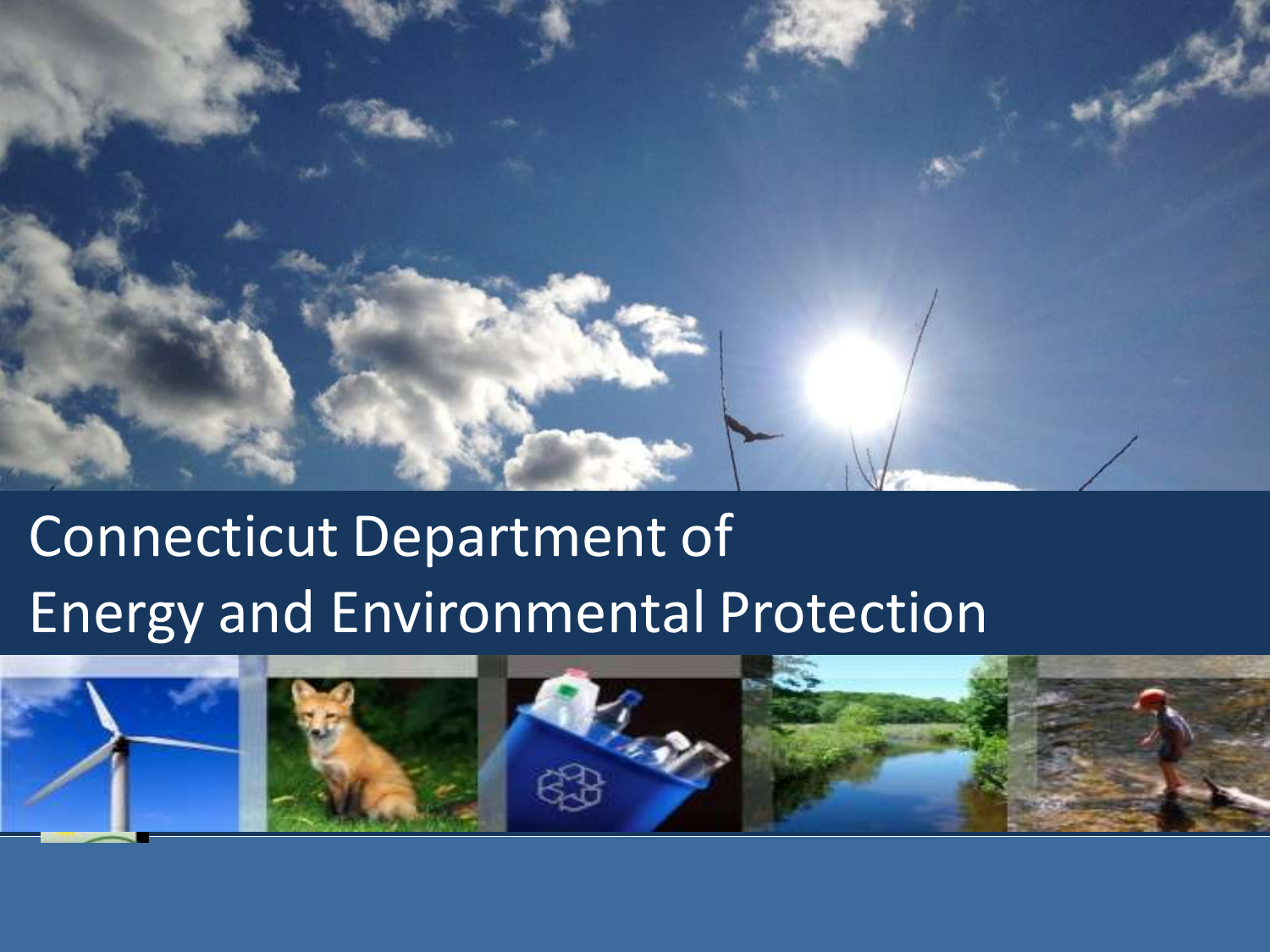## LEAN – Key Enabler for IT Transformation

EN2014 - February 26, 2014 Presented by Nicole M. Lugli Office of Planning and Program Development

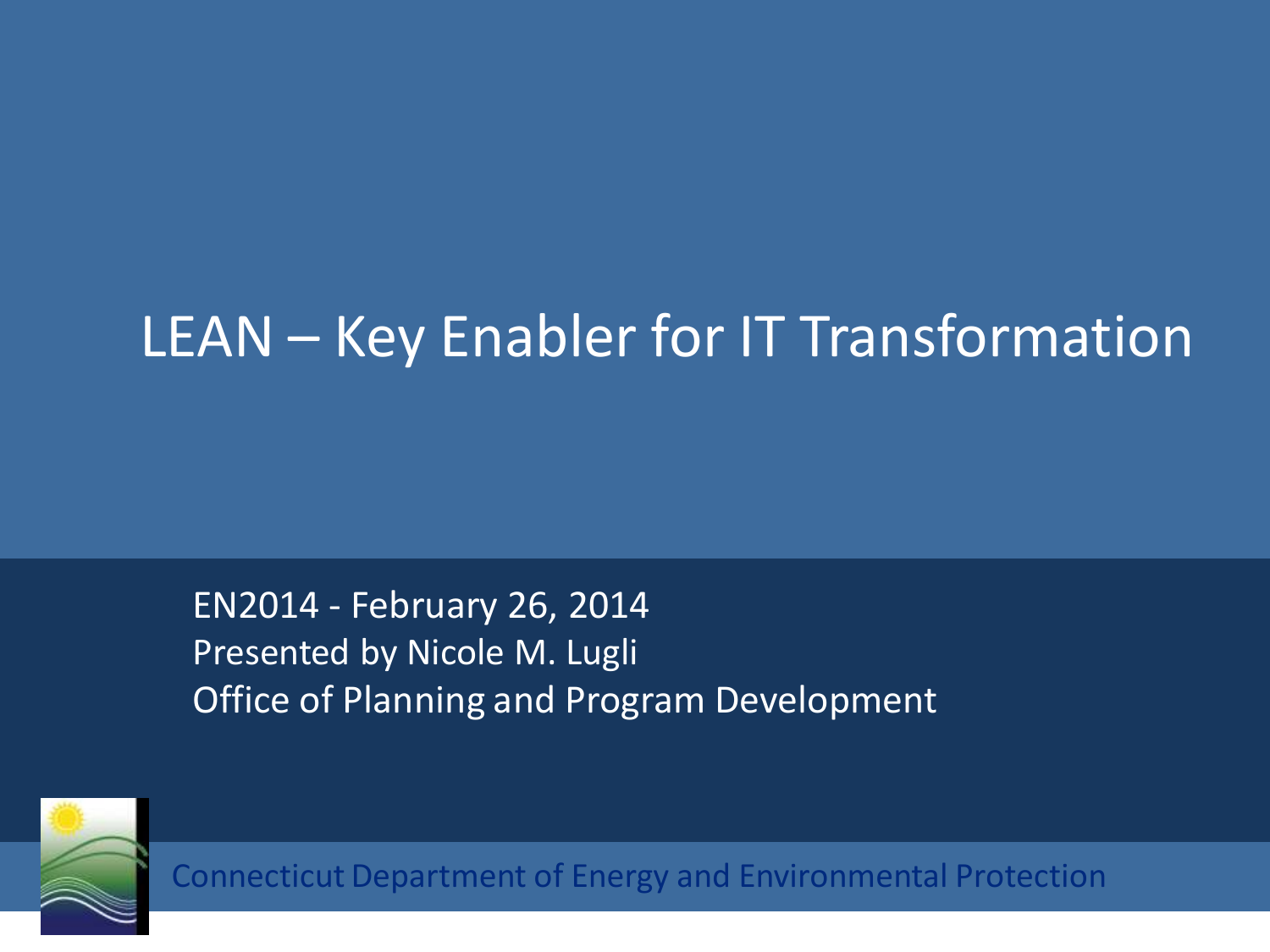## **What is LEAN?**

- LEAN is a growth strategy
- Manufacturing process improvement approach
- Eliminates non-value added activities or waste
- Provides opportunity for continuous improvement
- Customer-focused public, business, staff

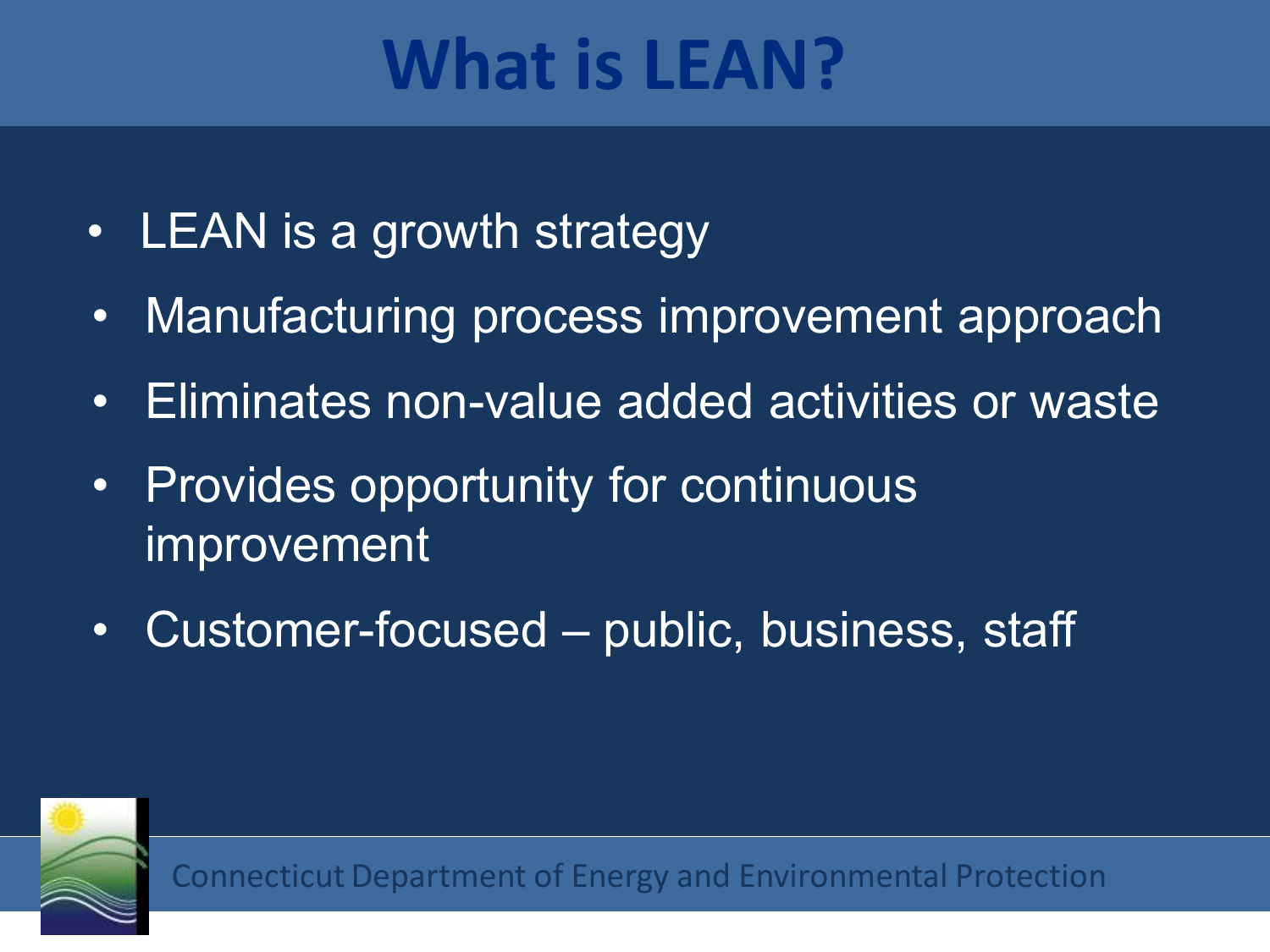## **CT DEEP - WHY LEAN?**

- o **Tough budget climate**
- o **Staff Attrition**
- o **Merging entities**
- o **Ambitious agenda**



**The load is heavy, change is hard and the work can seem thankless**

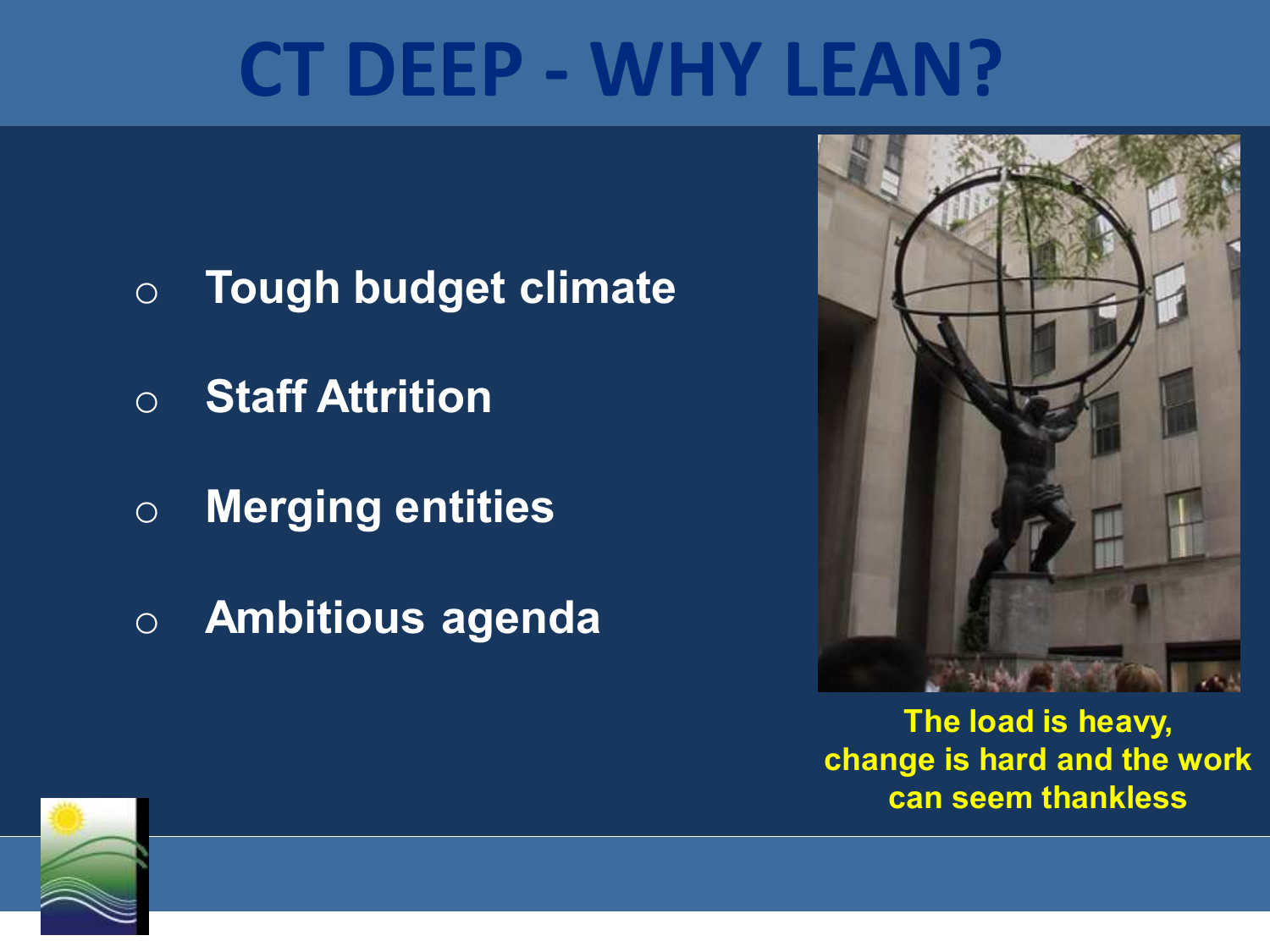## **LEAN at DEEP**

- To date, 65 teams have participated in Kaizen events
- More than 400 staff participants
- Wide range of projects including permitting and enforcement of air, waste, and water pollution control and land use programs; wildlife, fisheries, boating; and energy management
- Working with Statewide LEAN Steering Committee on interagency processes

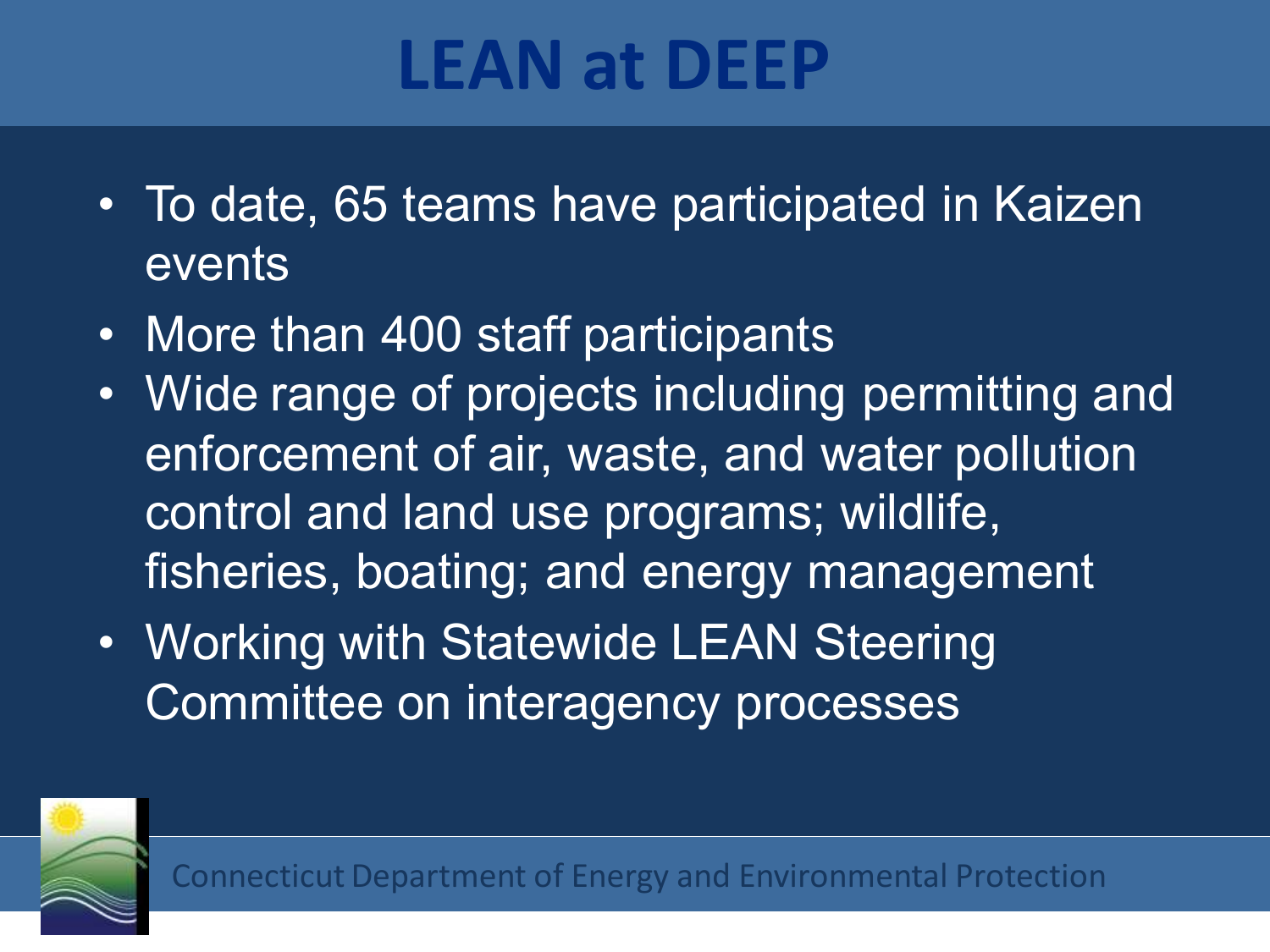## **Why LEAN? Making Government Work for You**

- Internal operations are more efficient
- Staff is more engaged and has developed greater capacity
- DEEP has an increased ability to address new challenges
- Customer experience: improved timeliness, responsiveness, transparency, predictability



A Streamlined Future State of the OLISP Structures, Dredging and Fill Permit Application Process.

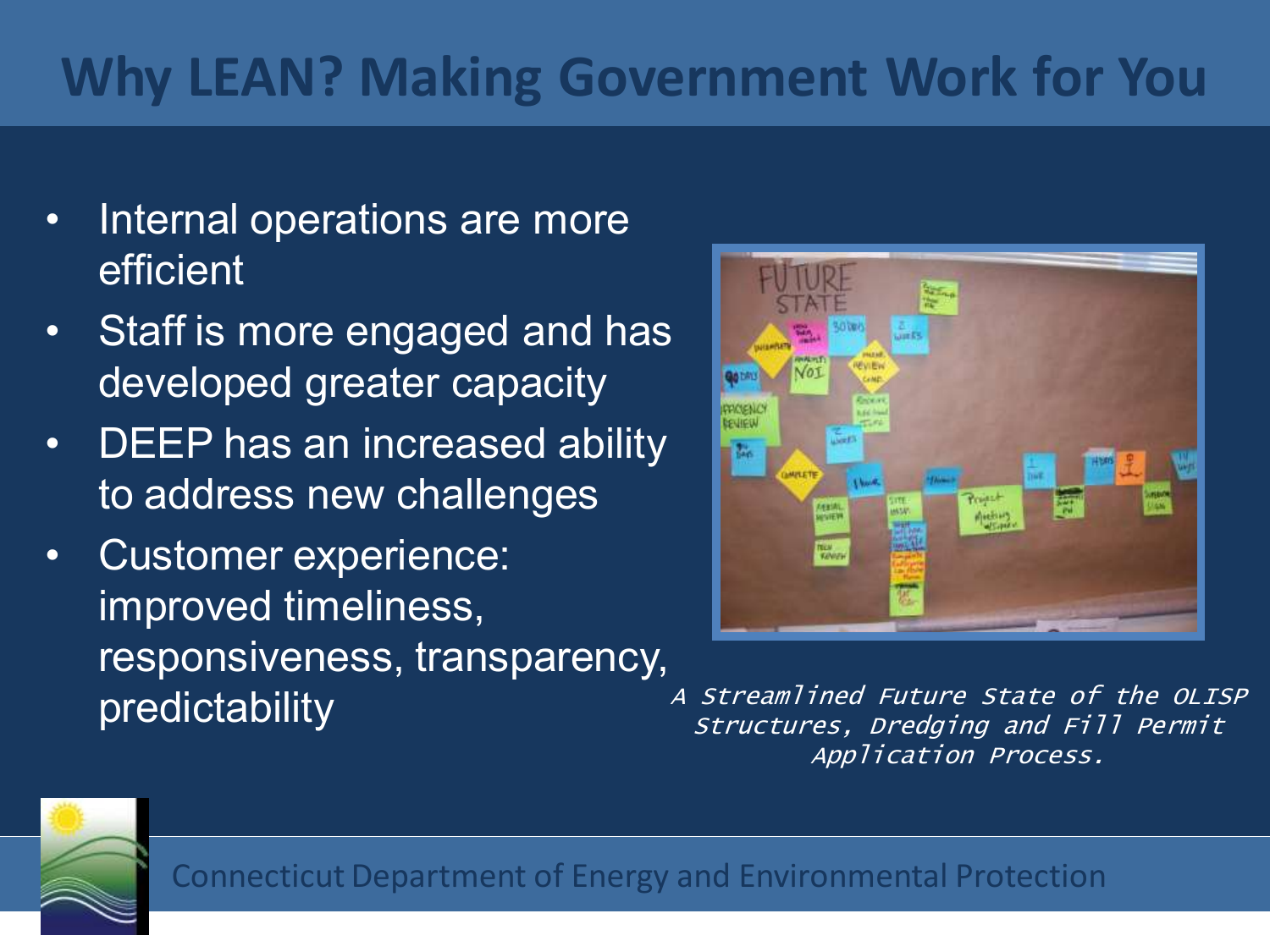## **What is the Impact on Our Customers?**

#### • **Businesses**

Wastewater discharge permitting program (NPDES) – reduce time to process permit by 77%

- **Homeowners**  Office of Long Island Sound Programs (OLISP) Permittingreduced permit review time by 70%
- **Municipalities**

Clean Water Fund – payment processing reduced by more than 170 days



*Lean Team identified strategies to streamline and simplify environmental land use restriction application and approval process.*

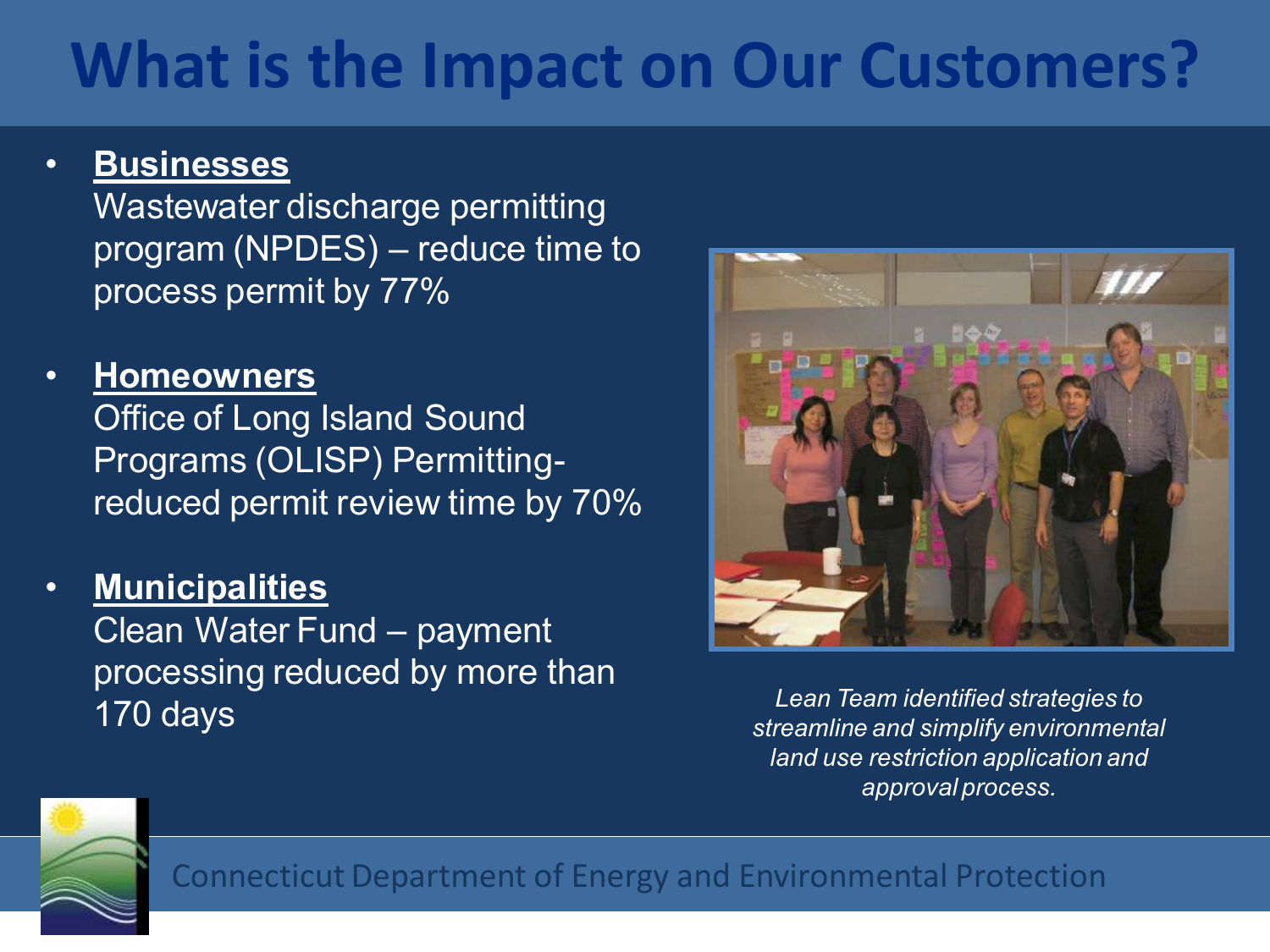## **Measuring Results: Key Performance Indicators (KPIs)**

- A way to measure progress
	- Know whether efforts are achieving goals
	- Be aware of whether adjustments are needed (Plan/Do/Check/Act)
- Sample Common Key Performance Indicators:
	- % of applications deemed "complete" on 1st submittal
	- # days to determination of administrative completeness



*The Solid Waste Enforcement Team's KPIs, which includes percent of formal actions drafted and average number of days it takes to draft a formal action.*

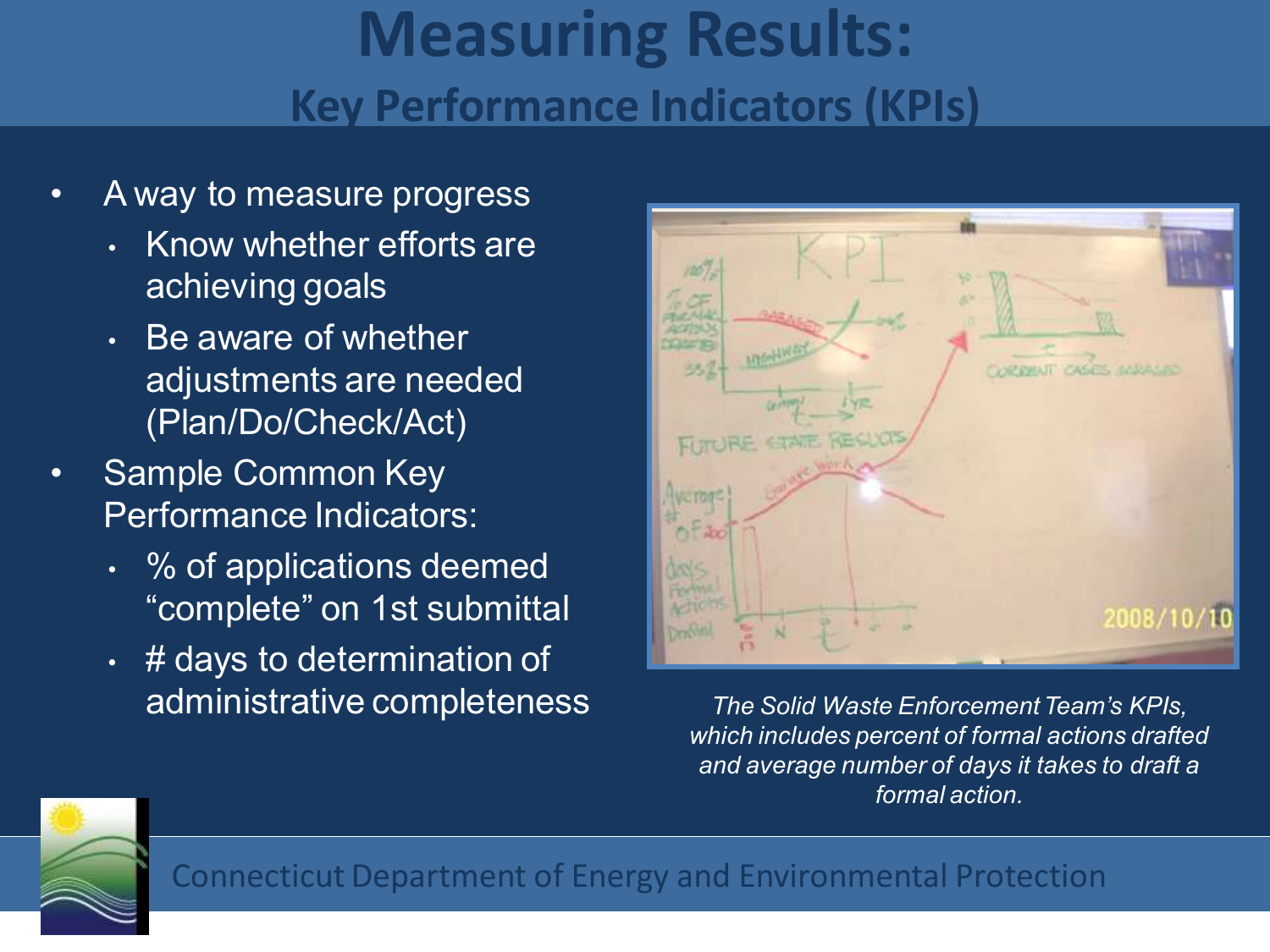## **Making Government Work: LEAN is a key enabler for our transformation efforts**



- Investing in information technology solutions to achieve efficiencies
- Identify statutory and regulatory obstacles to change
- Pursue shift from a "command and control' focus toward market based approaches
- Developing core metrics with measurable environmental and programmatic improvements

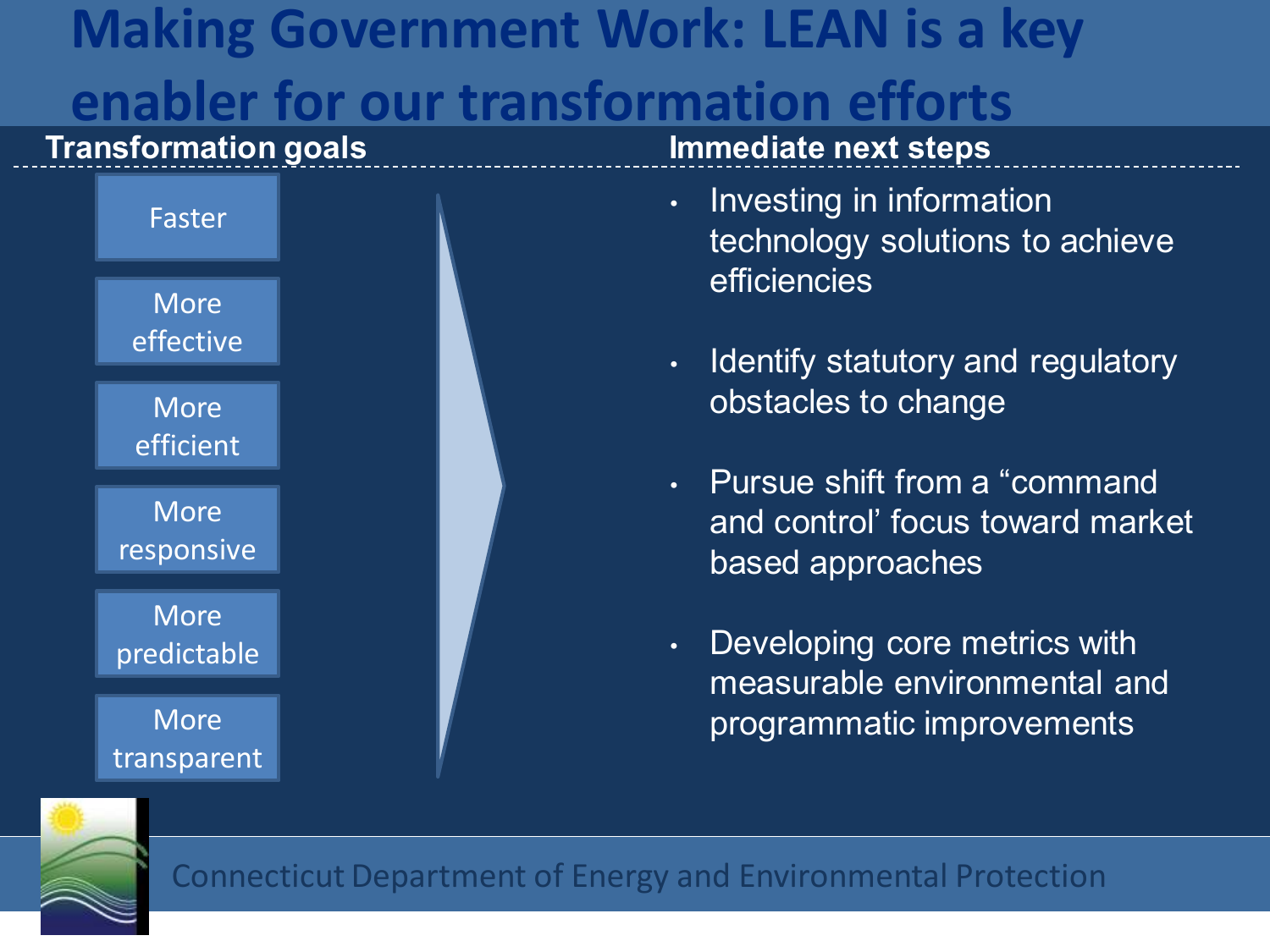# **Industrial Storm Water General Permit E-file LEAN Project**



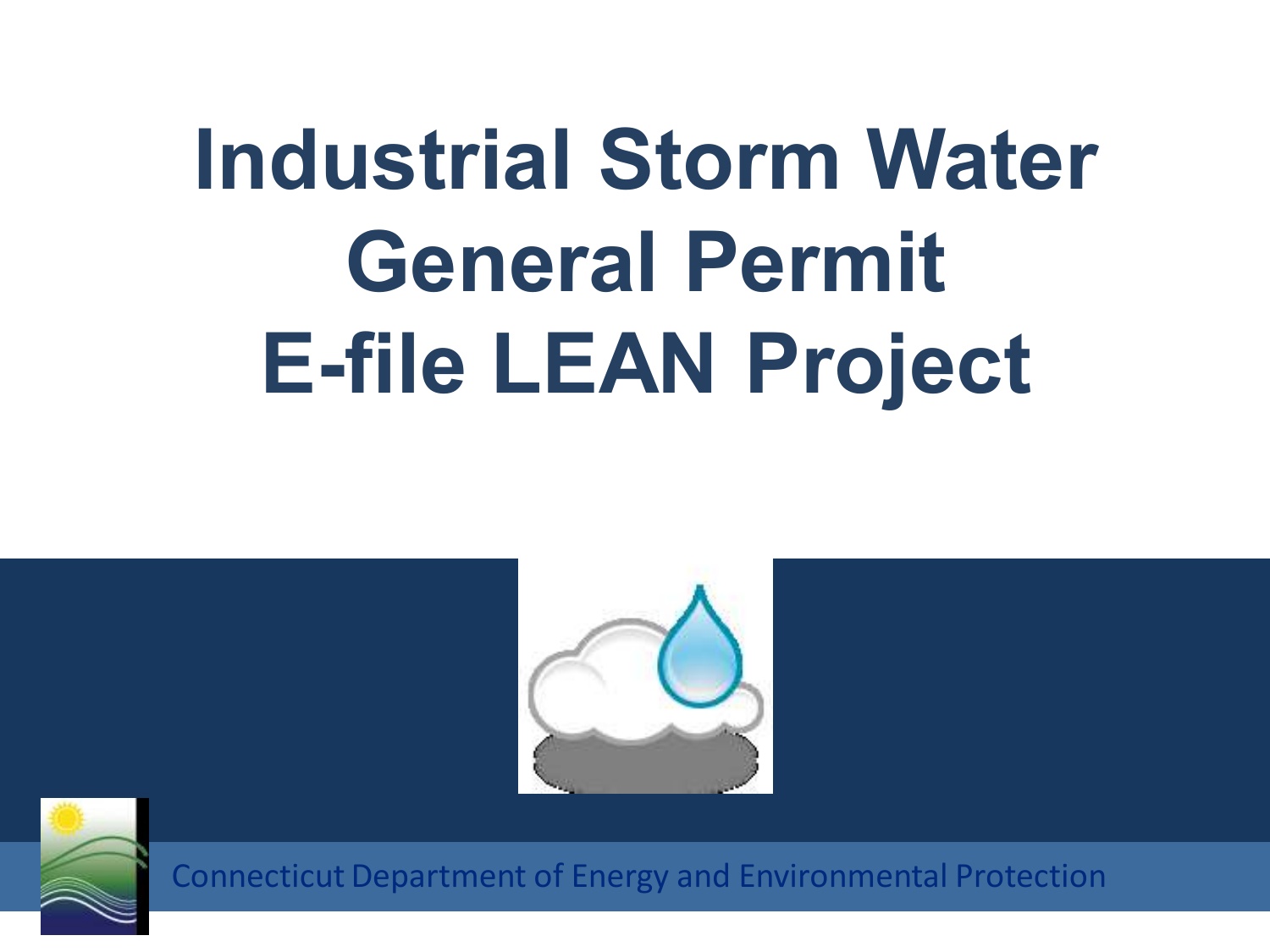## The "Opportunity



- Industrial Storm Water General Permit
	- Wide range of pollutants potentially affecting water quality
	- Large regulated universe (1500+ permits)
	- Many small business w/ no environmental expertise
- Old process cumbersome
	- Time consumed by physical movement of paper
	- Limited staff resources to thoroughly review registrations
- Changes in the Law compounded the problem. DEEP must now:
	- Provide public participation process
	- Provide additional compliance assistance

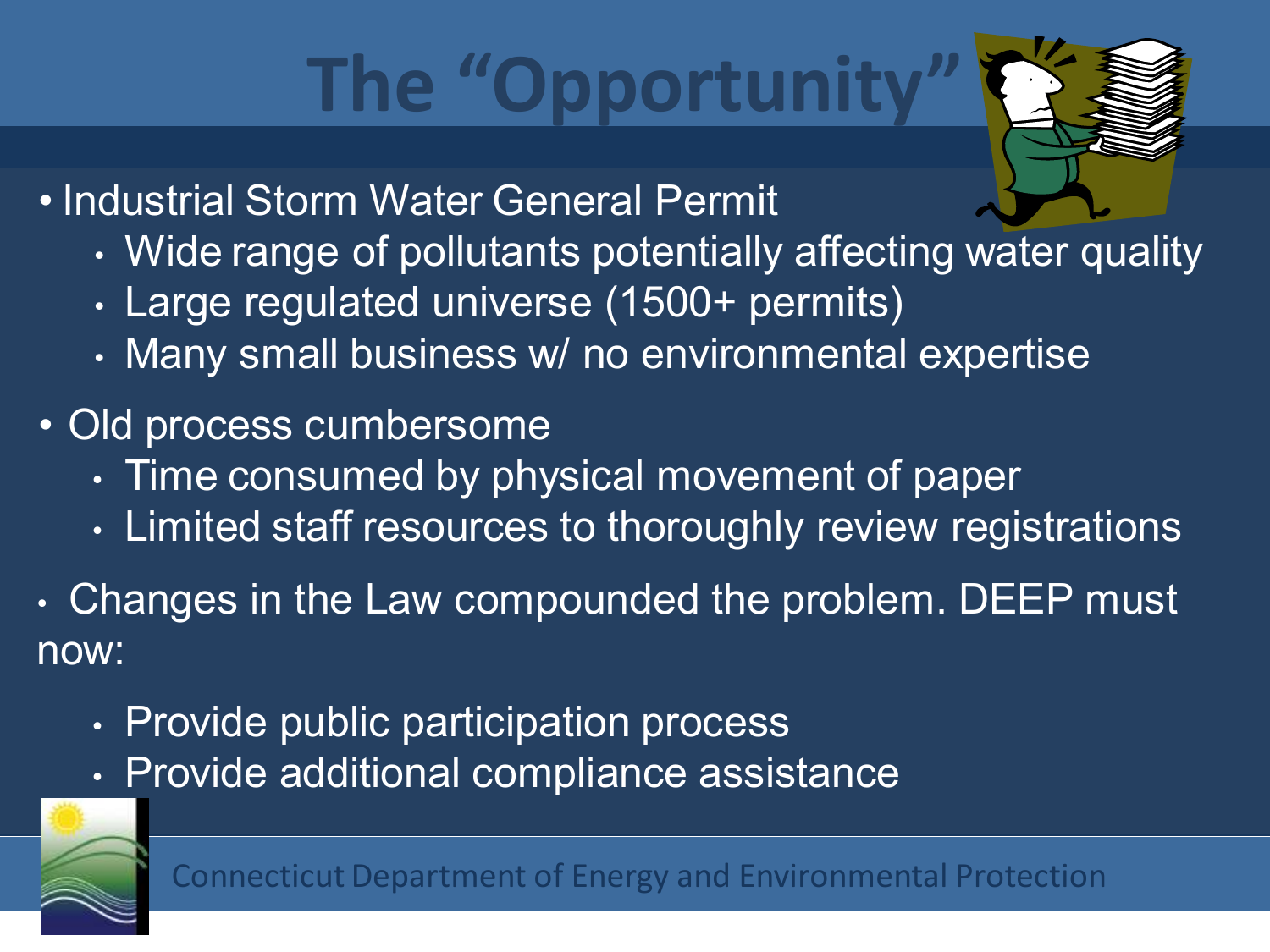## **LEAN Project**

- Lean project goals (program & IT staff)
	- Develop an electronic registration process
	- Include logic in e-registration to improve adequacy of information submitted
	- Eliminate waste and/or non-value added steps
	- Incorporate new permit requirements in process

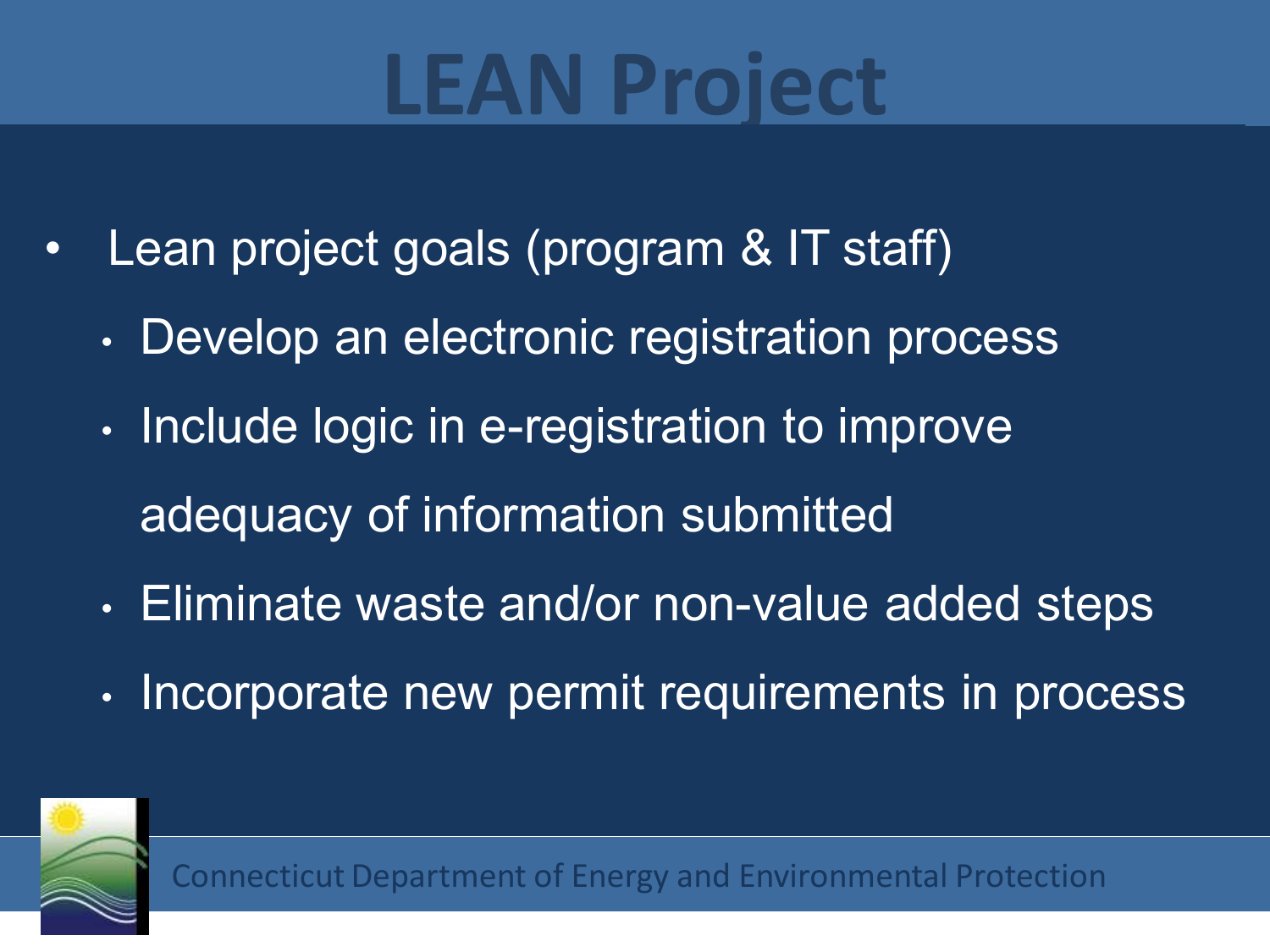### **The Future Industrial Storm Water General Permit**

- Streamlined/more efficient workflow by paperless processing
	- No more lost time due to physical transport of paper, no more printing registration certificates, no more incomplete applications
- Online submittal of registrations and allows 24/7 public access and participation
- Model for agency-wide permit processing
- Benefits:
	- more environmental protection,
	- more efficient,
	- more effective,
	- more transparent



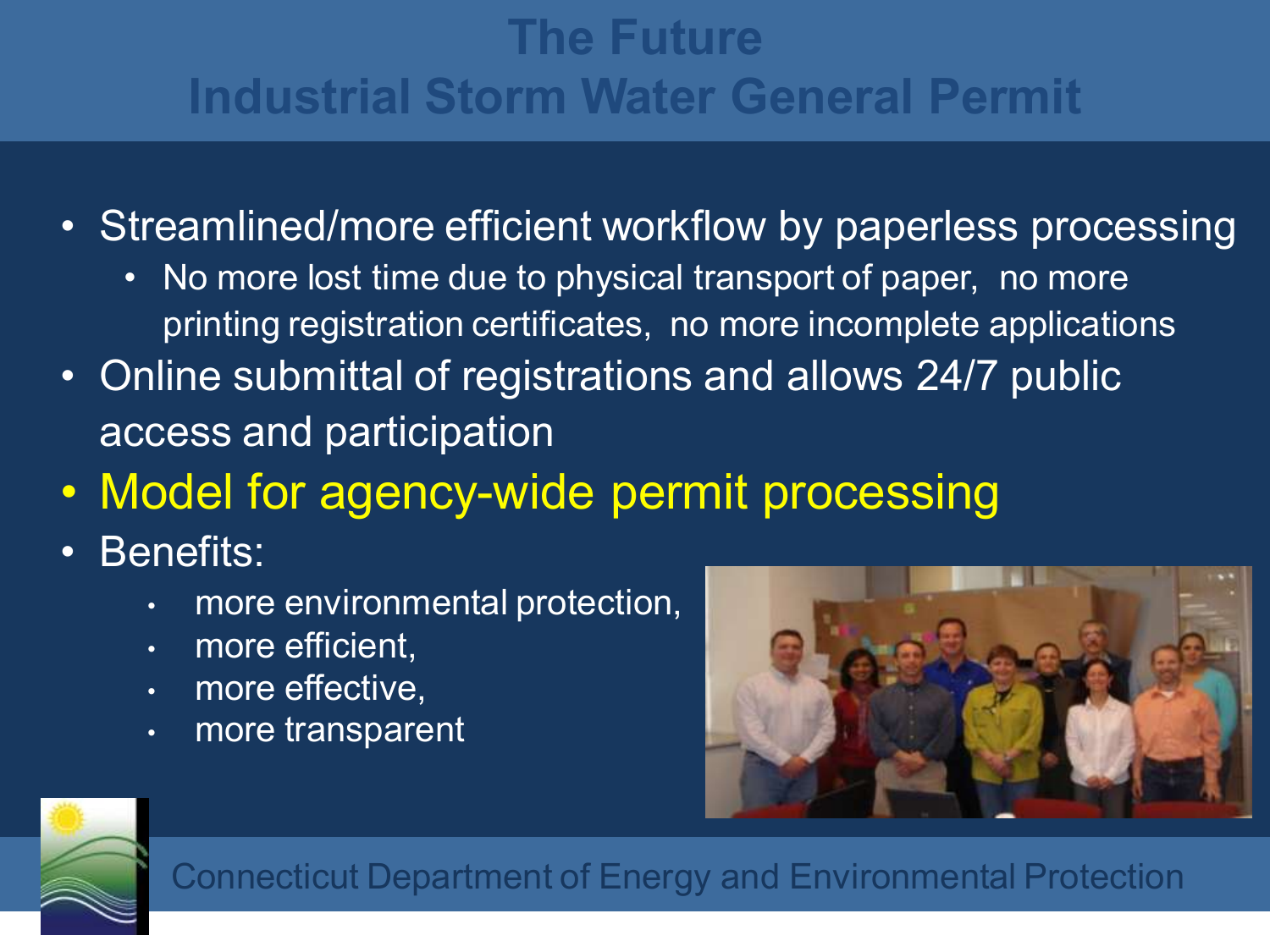## **UNDERGROUND STORAGE TANK (UST)**

## **Inspection and Enforcement Lean Projects**



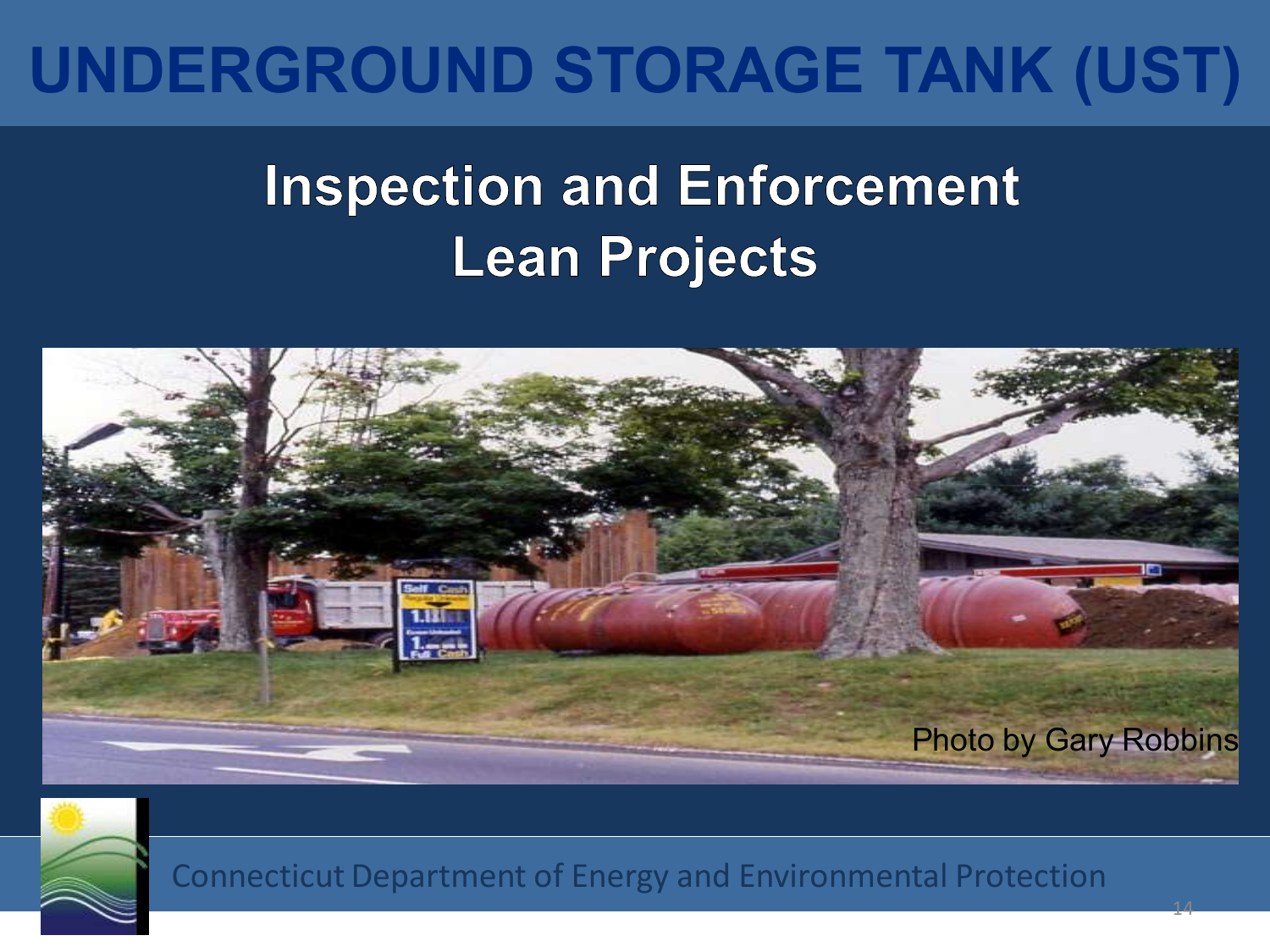## **UST Inspection Pre Lean Challenge**s

## Opportunity Statement

The US Environmental Protection Agency mandated new program requirements (with no new money or staff):

- Inspect 4,000 facilities at least once every 3 years
- Return facilities in violation to compliance
- Improve facility compliance rates.

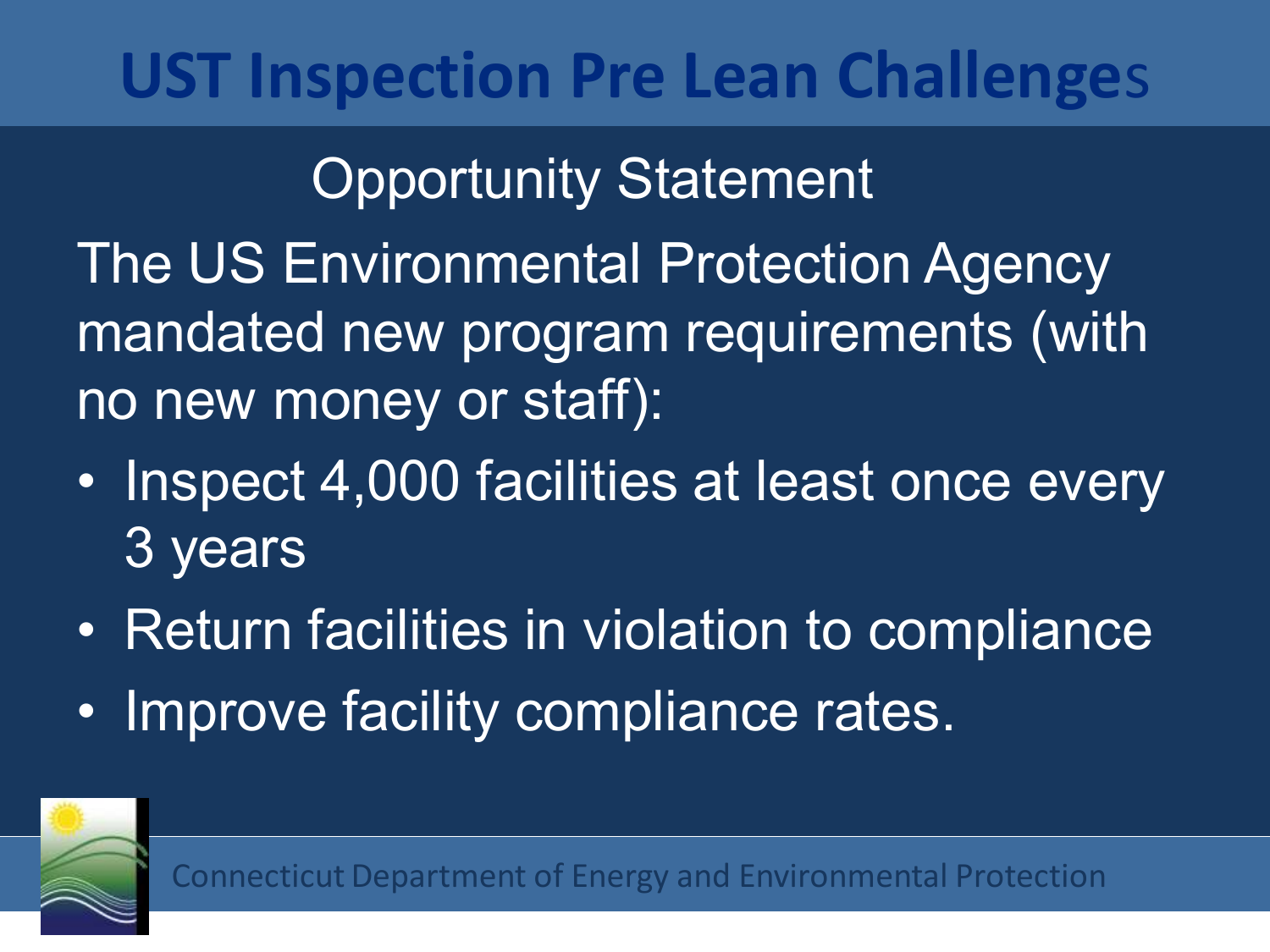## **UST Inspection LEAN EVENT**

### **Value Stream Mapping**

| <b>Underground Storage</b><br><b>Tank Inspection</b><br><b>Process</b> | <b>Pre Lean</b><br><b>Prior State</b><br>(Steps) | <b>Post Lean</b><br><b>Current State</b><br>(Steps) |
|------------------------------------------------------------------------|--------------------------------------------------|-----------------------------------------------------|
| <b>Pre-Inspection Prep</b>                                             | 19                                               | $\overline{\mathbf{3}}$                             |
| <b>Inspection</b>                                                      | 34                                               | 35                                                  |
| <b>Post Inspection</b><br><b>Processing</b>                            | 65                                               | 9                                                   |
| <b>Total Steps</b>                                                     | 118                                              | 47                                                  |
| <b>Total Process Time</b>                                              | <b>47.6 days</b>                                 | 1.4 hours                                           |

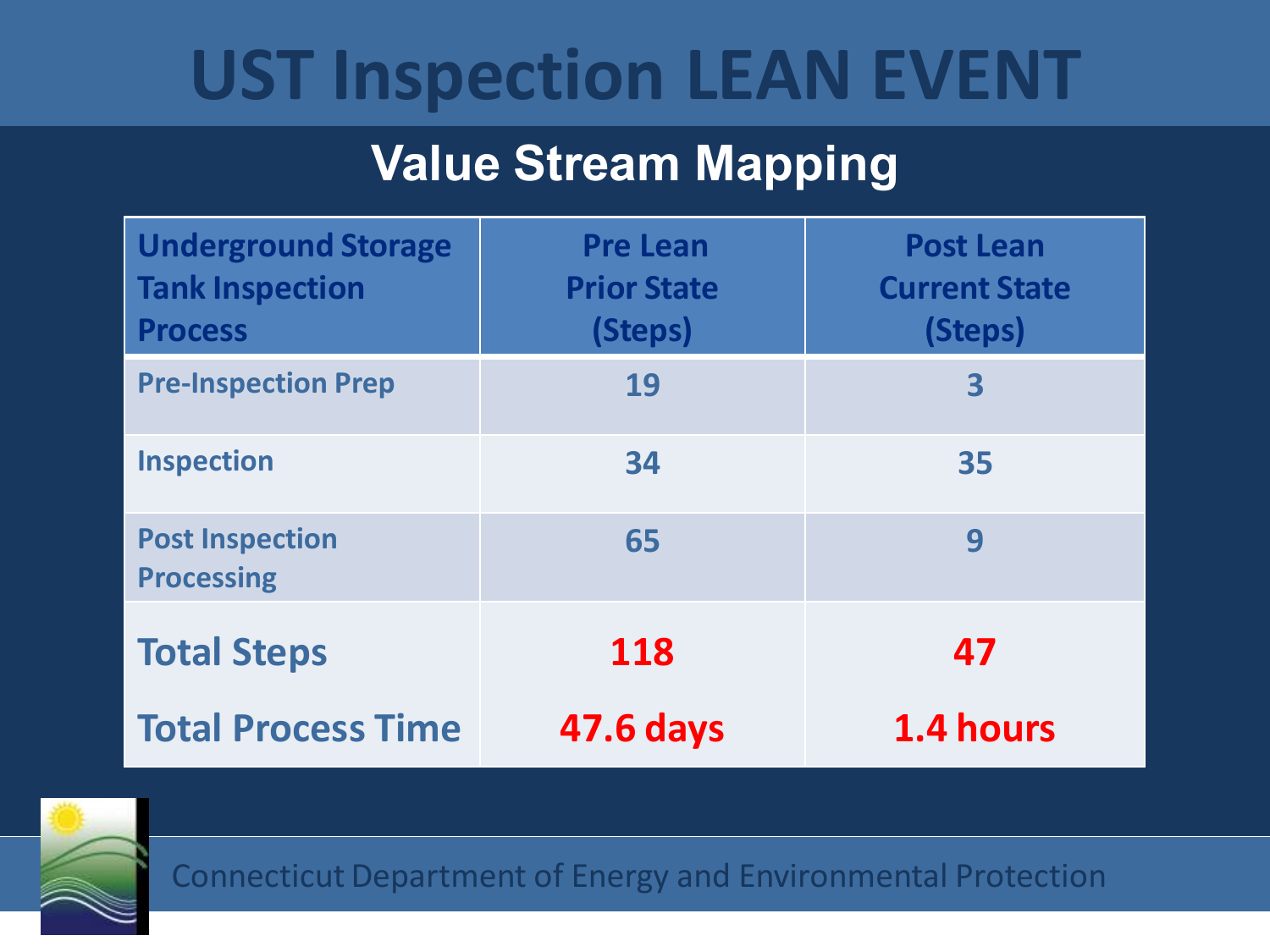## **Tools for Success**

#### "UST Inspector" **Software**



#### Panasonic TOUGHBOOK –



*Olympus –Stylus TOUGH digital camera*



#### HP 470C Bluetooth Printer





#### GlobalSAT USB GPS Receiver Sprint USB Mobile

Internet AirCard

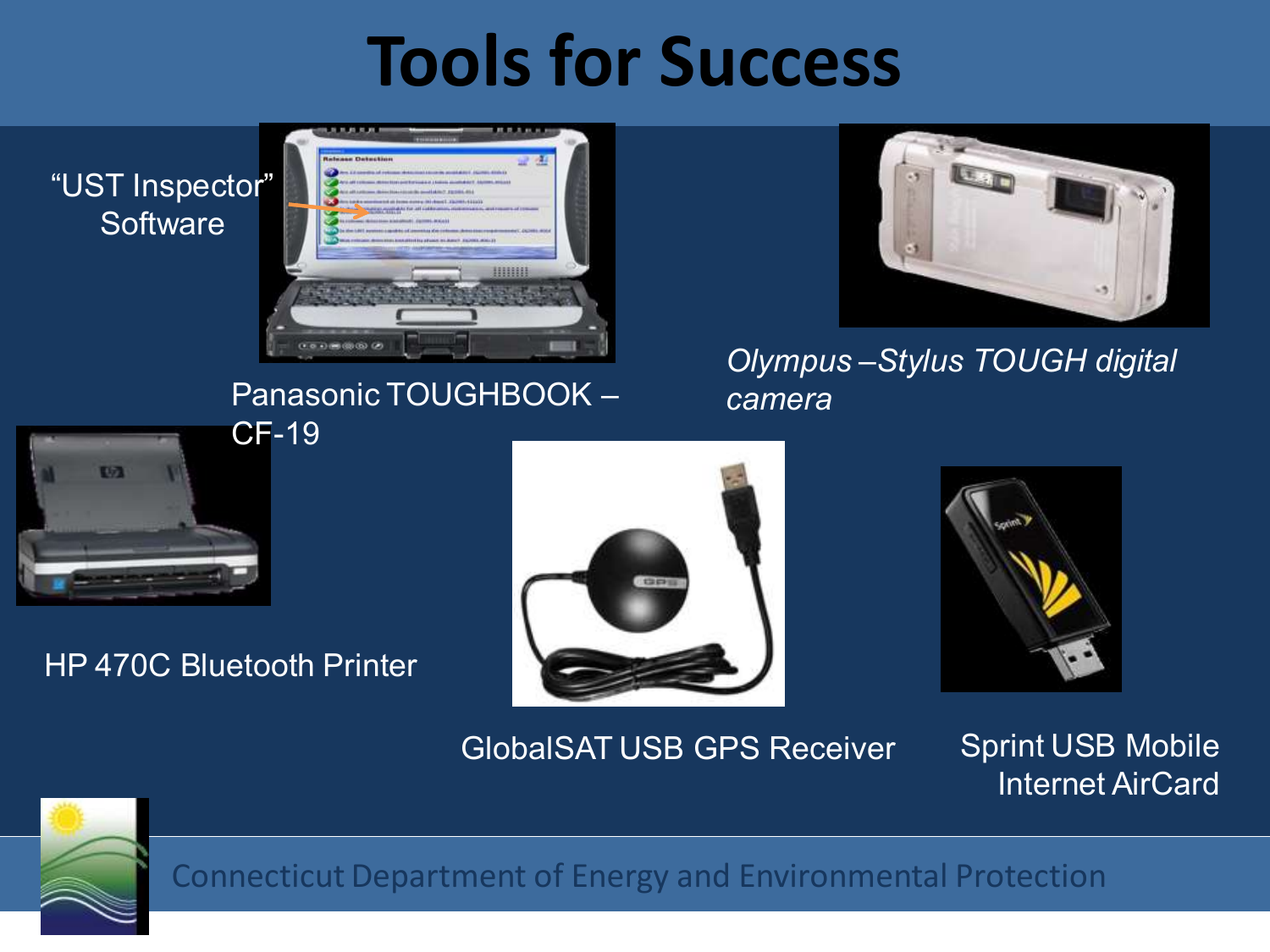## **Results**

#### **WIN** – Public and Environment

- Reduced impact to soil and ground water
- Clean Groundwater and Safe Drinking Water
- **WIN** Regulated Community
	- Compliance = Loss prevention. Avoid cleanup costs and down time
	- Clear, consistent, transparent, inspection and enforcement process
	- Improved compliance assistance services

### **WIN** – DEEP

- Increased Compliance = Fewer Releases = Reduced Expenditures from UST Fund
- More inspections with same amount of staff
- Staff can provide better customer service

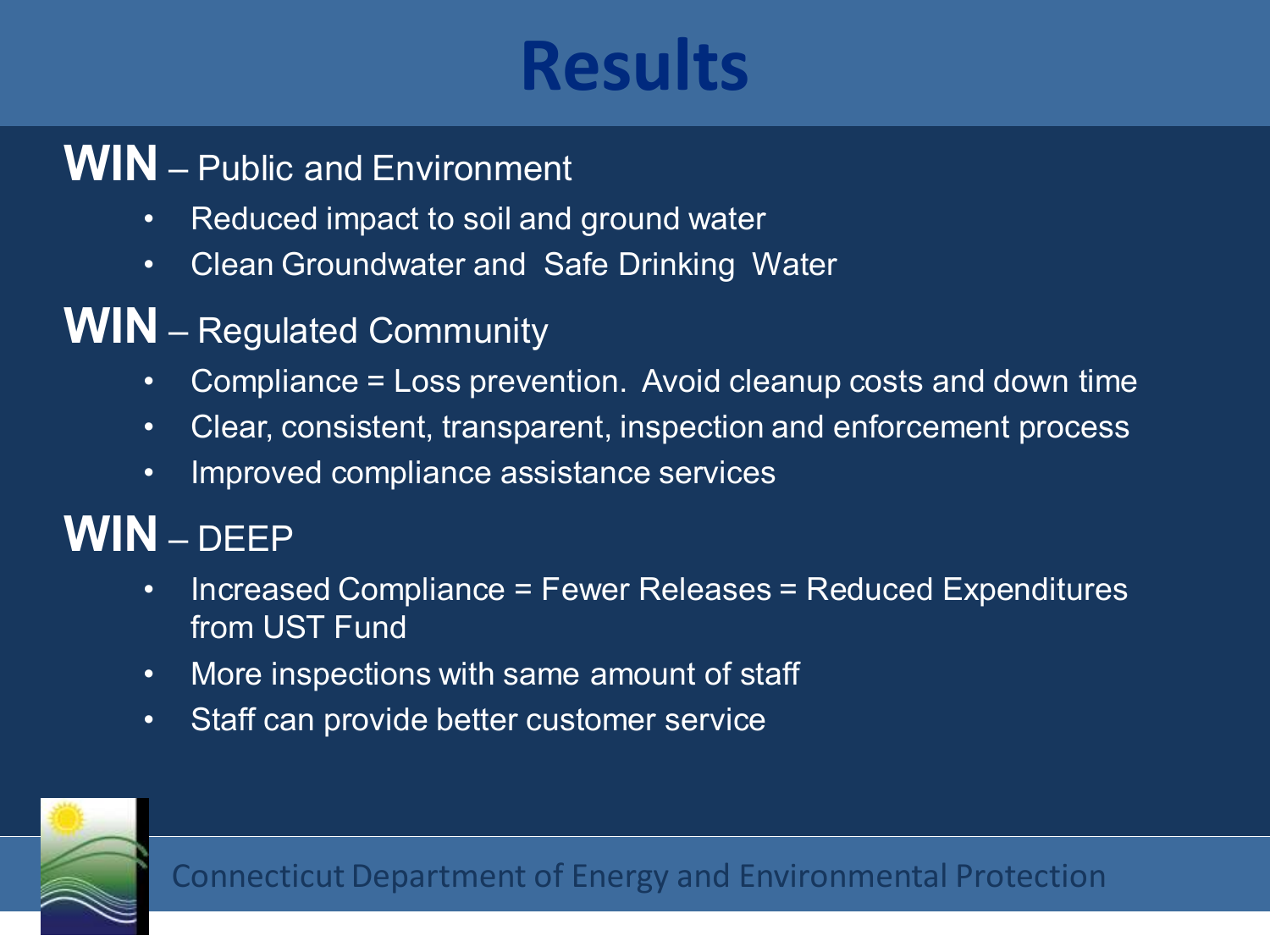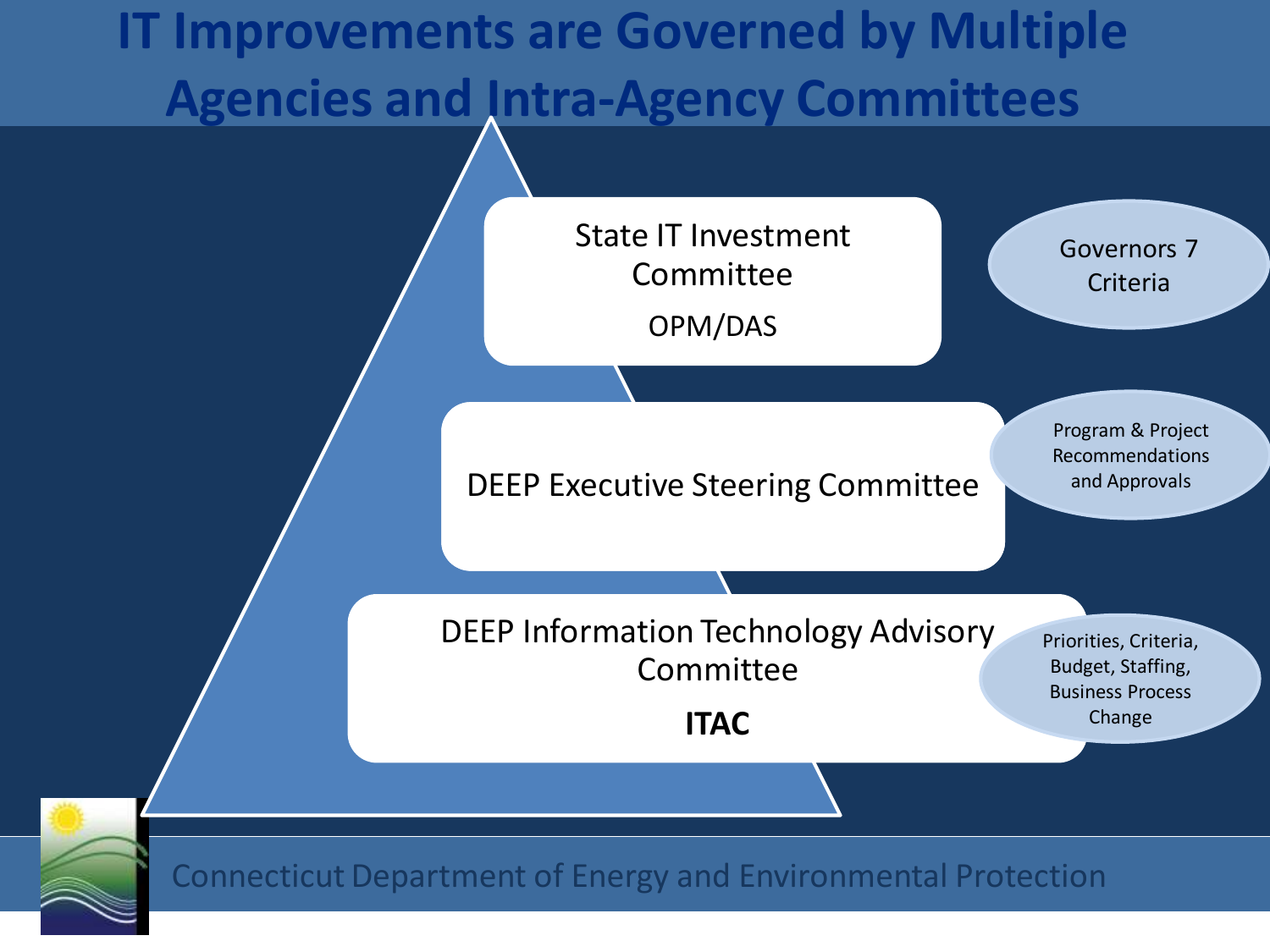### **IT Improvements are Governed by Multiple Agencies and Intra-Agency Committees**

#### **Efficiency**

- o Logic based forms
	- $\checkmark$  Automated checks for completeness, consistency
	- $\checkmark$  Information prompts based on user's responses
- $\circ$  Compliance assistance information imbedded in form ("Help" tools)
- o Streamlined intra-agency coordination (End. Species, Aq. Protection)
- $\circ$  Paperless-processing (\$15,390 saved per year in paper for Industrial GP)

#### **Transparency**

- o General Public
	- $\checkmark$  24/7 public access to review filing, comment on pending applications, and view DEEP responses to comments

#### o Regulated Community

 $\checkmark$  24/7 e-portal access to manage filings, receive DEEP email notifications confirming filing, registration status and disposition



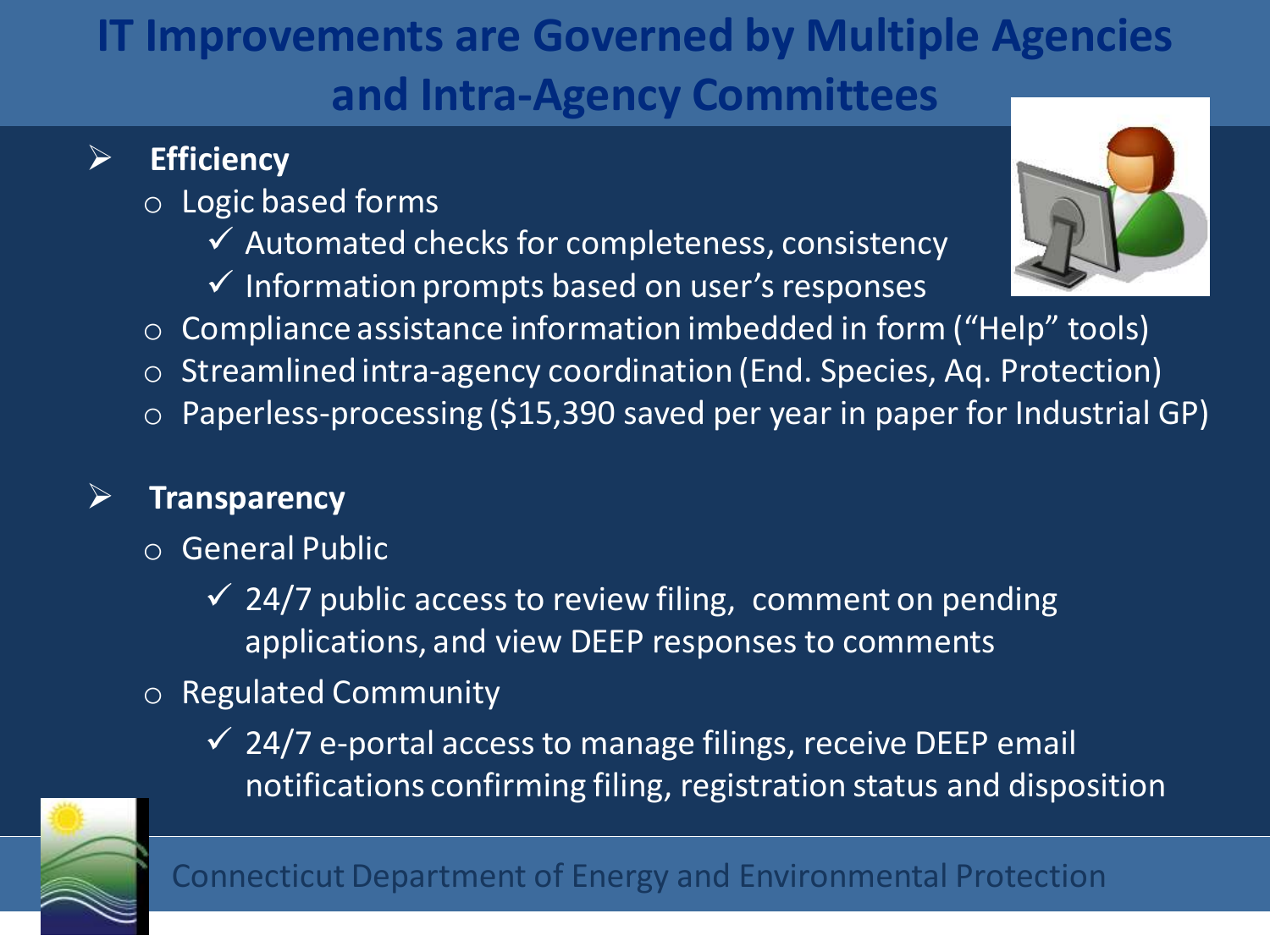## **E-Enterprise Focus Areas**

#### Focus areas:

- Case Management
- Records Management
- Data Management
- **Infrastructure**

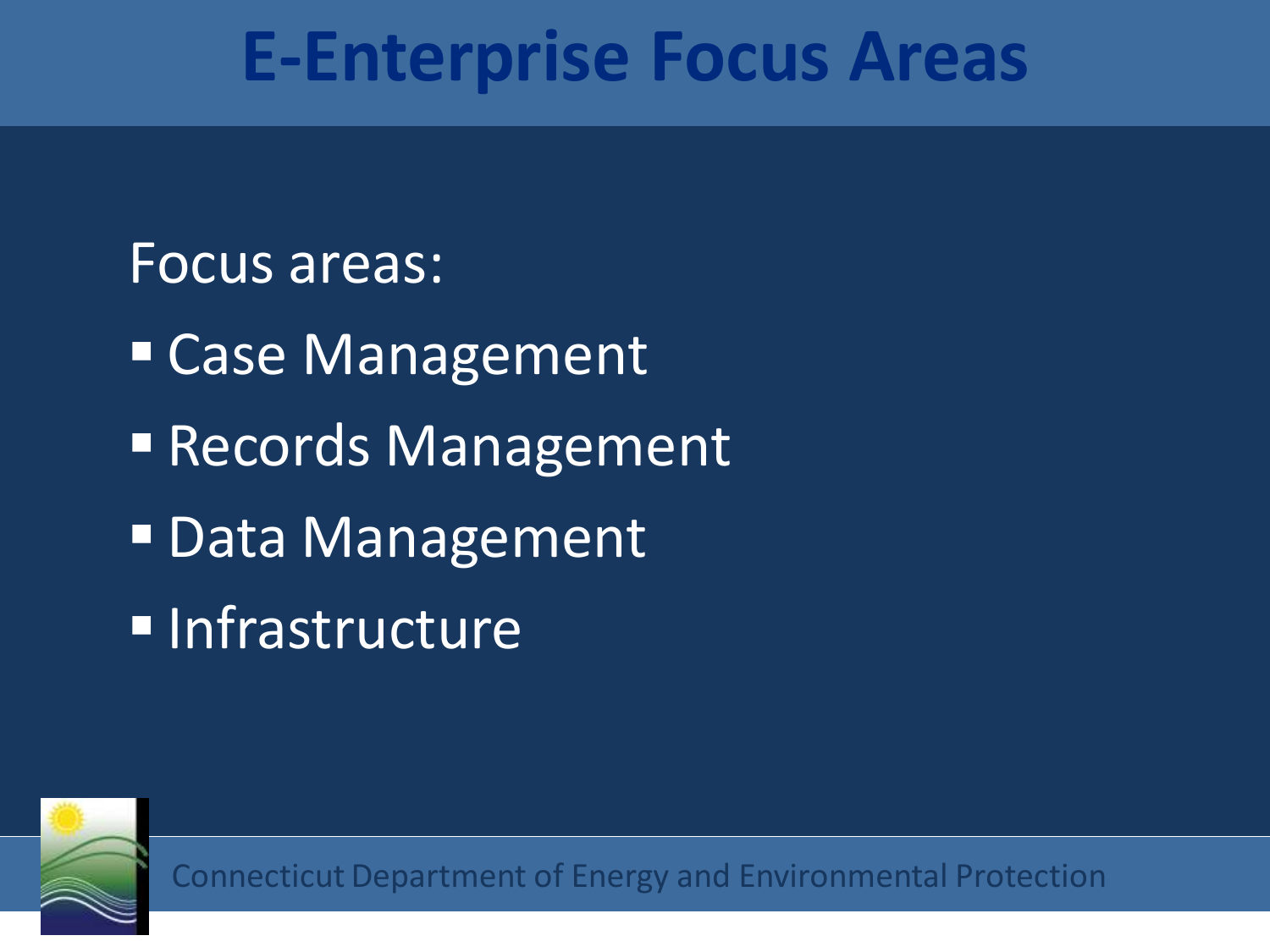#### **DEEP's Enterprise Case Management Program Will Create a Public Online, Paperless Interface for Licensing, Permitting, Docket Activities and Registrations**

|             | <b>Quarter/Fiscal Yr</b>                     | Q2  | $Q\ddot{Q}3$ |     | Q1 FY14Q4   |      |     |            | Q1<br>Q <sub>3</sub> |     | Q <sub>2</sub><br>Q4 |     |     | Q <sub>3</sub><br><b>Q1 FY15</b> |     |     | Q4<br>Q <sub>2</sub> |             |     | Q <sub>1</sub><br>Q <sub>3</sub> |            |     |
|-------------|----------------------------------------------|-----|--------------|-----|-------------|------|-----|------------|----------------------|-----|----------------------|-----|-----|----------------------------------|-----|-----|----------------------|-------------|-----|----------------------------------|------------|-----|
|             | Program<br><b>Month</b>                      | May | Jun          | Jul | Aug $\vert$ | Sep! | Oct | <b>Nov</b> | <b>Dec</b>           | Jan | Feb                  | Mar | Apr | May                              | Jun | Jul | Aug                  | $Sep \vert$ | Oct | <b>Nov</b>                       | <b>Dec</b> | Jan |
|             | <b>UST</b>                                   |     |              |     |             |      |     |            |                      |     |                      |     |     |                                  |     |     |                      |             |     |                                  |            |     |
|             | <b>Storm Water Construction</b>              |     |              |     |             |      |     |            |                      |     |                      |     |     |                                  |     |     |                      |             |     |                                  |            |     |
|             | Storm Water Industrial<br><b>Active</b>      |     |              |     |             |      |     |            |                      |     |                      |     |     |                                  |     |     |                      |             |     |                                  |            |     |
|             | PURA e-Filing                                |     |              |     |             |      |     |            |                      |     |                      |     |     |                                  |     |     |                      |             |     |                                  |            |     |
| C<br>A<br>S | Site CMS (Remediation)                       |     |              |     |             |      |     |            |                      |     |                      |     |     |                                  |     |     |                      |             |     |                                  |            |     |
|             | EC-Tournament Permits                        |     |              |     |             |      |     |            |                      |     |                      |     |     |                                  |     |     |                      |             |     |                                  |            |     |
| E.          | <b>Radiation DTX</b>                         |     |              |     |             |      |     |            |                      |     |                      |     |     |                                  |     |     |                      |             |     |                                  |            |     |
| M<br>А      | <b>Radiation RMI</b>                         |     |              |     |             |      |     |            |                      |     |                      |     |     |                                  |     |     |                      |             |     |                                  |            |     |
| N           | <b>Pending</b><br>Natural Diversity Database |     |              |     |             |      |     |            |                      |     |                      |     |     |                                  |     |     |                      |             |     |                                  |            |     |
| А<br>G      | <b>Planned</b><br><b>HW Transporters</b>     |     |              |     |             |      |     |            |                      |     |                      |     |     |                                  |     |     |                      |             |     |                                  |            |     |
| M<br>E      | Pesticide Apps Surface Water                 |     |              |     |             |      |     |            |                      |     |                      |     |     |                                  |     |     |                      |             |     |                                  |            |     |
| N<br>T      | <b>Marine Terminals</b>                      |     |              |     |             |      |     |            |                      |     |                      |     |     |                                  |     |     |                      |             |     |                                  |            |     |
|             | <b>OLISP Certificate Permission</b>          |     |              |     |             |      |     |            |                      |     |                      |     |     |                                  |     |     |                      |             |     |                                  |            |     |



S E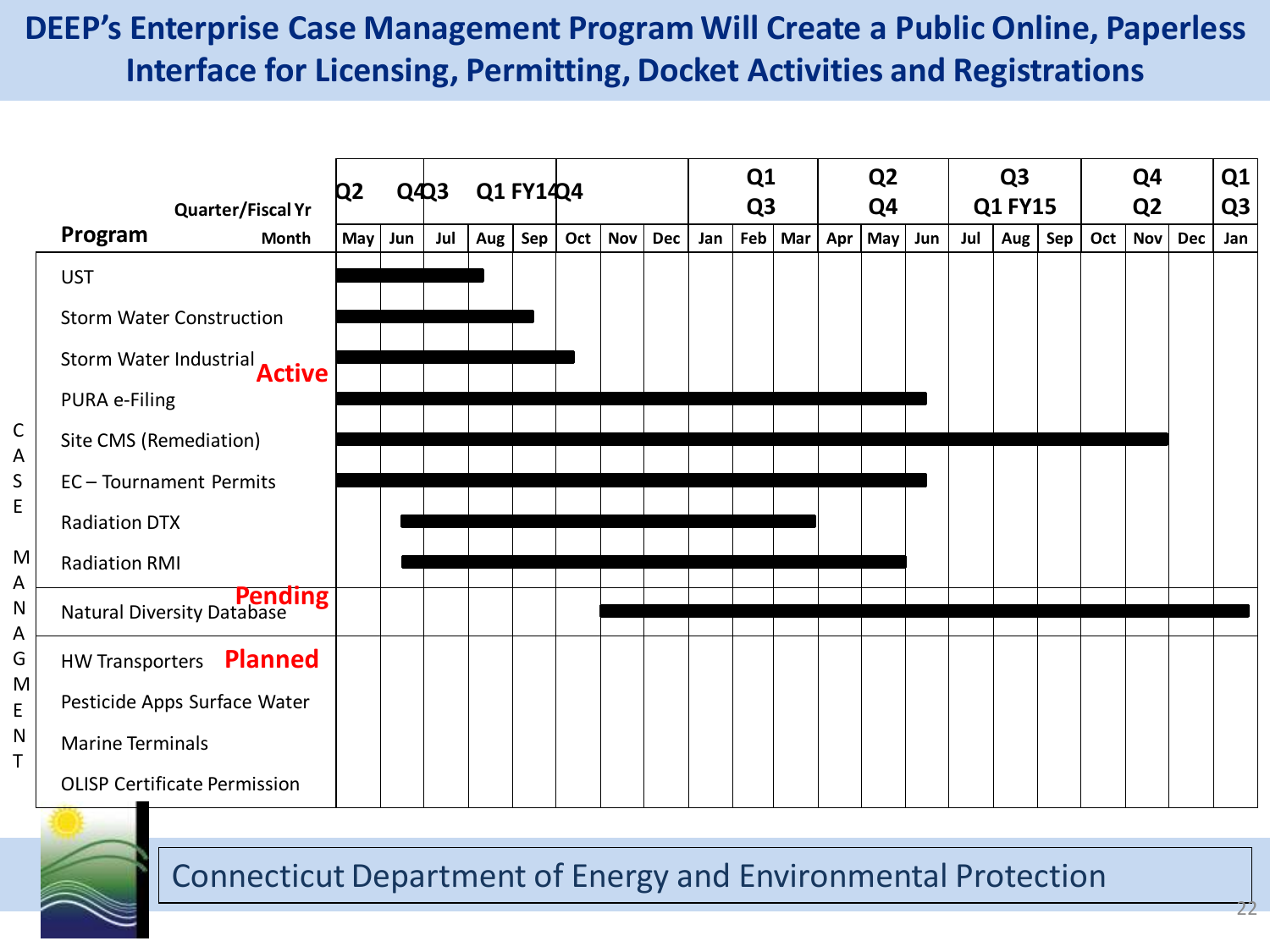#### **DEEP with BEST will Build an Online Document Repository and Portal Accessible by the Public and Comply with State Records Management Laws and Regulations**

|                            |                                                                        | <b>Quarter/Fiscal Yr</b> | Q4      |  | <b>Q1 FY14</b> |  | Q <sub>2</sub>  |  | Q <sub>3</sub> |  |  | Q <sub>4</sub> |  |  | <b>Q1 FY15</b>                                      |  |  | Q <sub>2</sub>                                  |  |  | Q <sub>3</sub> |  |     |
|----------------------------|------------------------------------------------------------------------|--------------------------|---------|--|----------------|--|-----------------|--|----------------|--|--|----------------|--|--|-----------------------------------------------------|--|--|-------------------------------------------------|--|--|----------------|--|-----|
|                            | Program                                                                | <b>Month</b>             | May Jun |  |                |  | Jul   Aug   Sep |  |                |  |  |                |  |  | Oct   Nov   Dec   Jan   Feb   Mar   Apr   May   Jun |  |  | Jul $\vert$ Aug $\vert$ Sep $\vert$ Oct $\vert$ |  |  | Nov Dec        |  | Jan |
| R<br>E                     | Manifest - Taxonomy                                                    | <b>Active</b>            |         |  |                |  |                 |  |                |  |  |                |  |  |                                                     |  |  |                                                 |  |  |                |  |     |
| C<br>$\mathsf O$<br>R<br>D | Oil Chemical Spills Taxonomy                                           |                          |         |  |                |  |                 |  |                |  |  |                |  |  |                                                     |  |  |                                                 |  |  |                |  |     |
| $\mathsf{S}$<br>M<br>А     | Records Management Admin<br>(Indexing, Taxonomy, Redaction, Retention) |                          |         |  |                |  |                 |  |                |  |  |                |  |  |                                                     |  |  |                                                 |  |  |                |  |     |
| N<br>А<br>G<br>M           | Document Portal                                                        | <b>Pending</b>           |         |  |                |  |                 |  |                |  |  |                |  |  |                                                     |  |  |                                                 |  |  |                |  |     |
| E<br>N<br>T                | <b>Bulk Scanning Pilot (Manifest)</b>                                  |                          |         |  |                |  |                 |  |                |  |  |                |  |  |                                                     |  |  |                                                 |  |  |                |  |     |
|                            | <b>Bulk Scanning of Records Center</b>                                 |                          |         |  |                |  |                 |  |                |  |  |                |  |  |                                                     |  |  |                                                 |  |  |                |  |     |

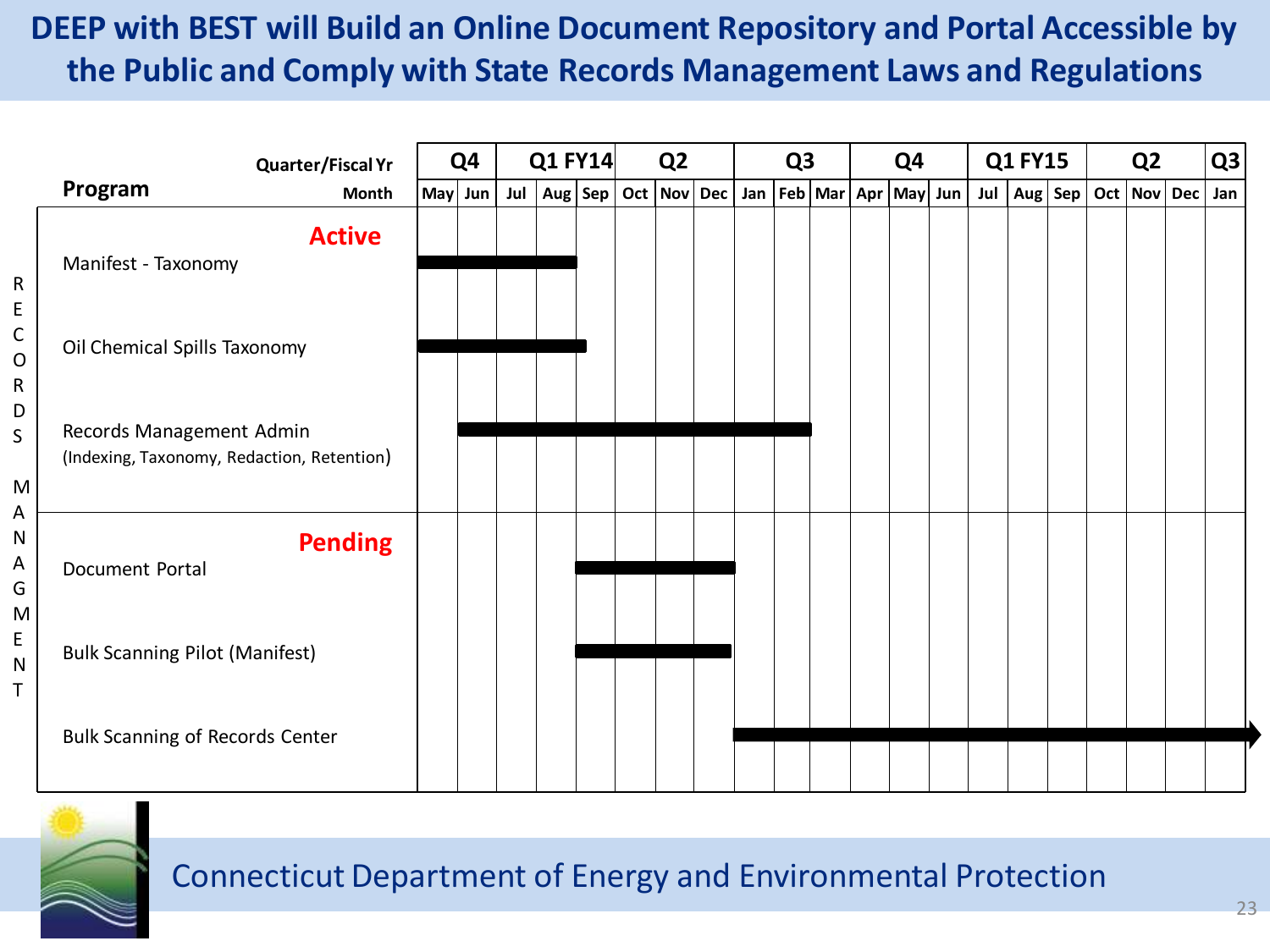#### **The Data Management Program will Integrate Critical Data Systems and Develop a Data Warehouse to Provide a Common Source for DEEP Data**

| <b>Quarter/Fiscal Yr</b>                                |     | Q <sub>4</sub> | <b>Q1 FY14</b> |     |     |     | Q <sub>2</sub> |     |     | Q <sub>3</sub> |           |     | Q4  |     |     | <b>Q1 FY15</b> |  |     | Q <sub>2</sub> |     |     |
|---------------------------------------------------------|-----|----------------|----------------|-----|-----|-----|----------------|-----|-----|----------------|-----------|-----|-----|-----|-----|----------------|--|-----|----------------|-----|-----|
| Program<br><b>Month</b>                                 | May | Jun            | Jul            | Aug | Sep | Oct | <b>Nov</b>     | Dec | Jan |                | $Feb$ Mar | Apr | May | Jun | Jul | Aug Sep        |  | Oct | <b>Nov</b>     | Dec | Jan |
| Ambient Water Quality Active<br>Lab Results - Chemistry |     |                |                |     |     |     |                |     |     |                |           |     |     |     |     |                |  |     |                |     |     |
| AWQ Lab Results - Fish                                  |     |                |                |     |     |     |                |     |     |                |           |     |     |     |     |                |  |     |                |     |     |
| <b>BEES Utility Company Transfer</b>                    |     |                |                |     |     |     |                |     |     |                |           |     |     |     |     |                |  |     |                |     |     |
| Air Monitoring Website                                  |     |                |                |     |     |     |                |     |     |                |           |     |     |     |     |                |  |     |                |     |     |
| Spatial View of Permits                                 |     |                |                |     |     |     |                |     |     |                |           |     |     |     |     |                |  |     |                |     |     |
| <b>Planned</b><br><b>Marine Fisheries</b>               |     |                |                |     |     |     |                |     |     |                |           |     |     |     |     |                |  |     |                |     |     |
| E-Lev (Low Emissions Vehicle)                           |     |                |                |     |     |     |                |     |     |                |           |     |     |     |     |                |  |     |                |     |     |
| Electronic Wetlands and<br>Watercourse Reporting        |     |                |                |     |     |     |                |     |     |                |           |     |     |     |     |                |  |     |                |     |     |
| <b>Electronic Diversion Rptng</b>                       |     |                |                |     |     |     |                |     |     |                |           |     |     |     |     |                |  |     |                |     |     |
| Air Bureau GIS Proposal                                 |     |                |                |     |     |     |                |     |     |                |           |     |     |     |     |                |  |     |                |     |     |
| <b>Electronic Reporting Storage</b>                     |     |                |                |     |     |     |                |     |     |                |           |     |     |     |     |                |  |     |                |     |     |



#### Connecticut Department of Energy and Environmental Protection

D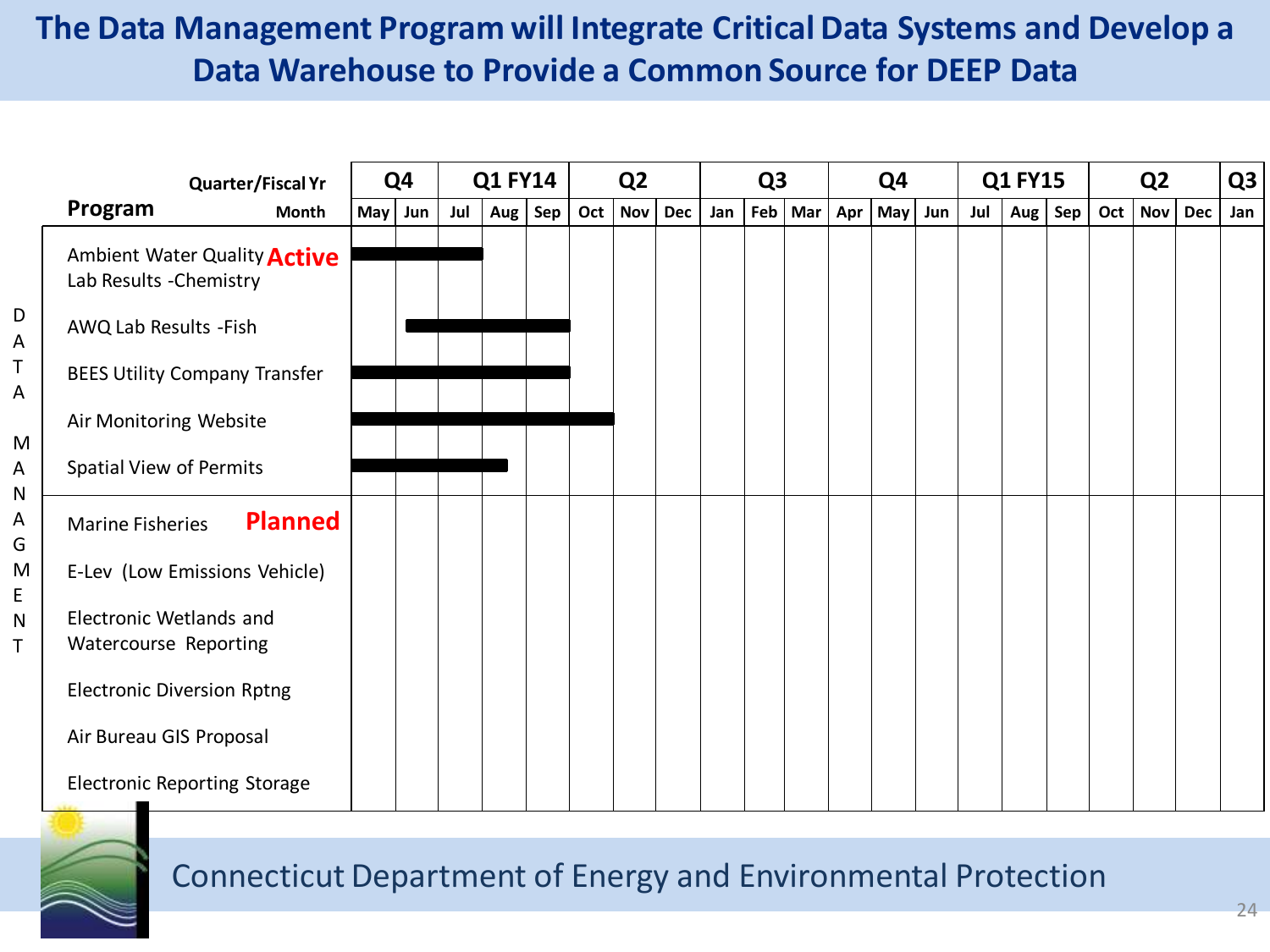#### **DEEP Information Management Infrastructure Improvements will Replace Outdated Audio and Telephone Systems and Computer Software and Hardware**

| <b>Quarter/Fiscal Yr</b>                                        | Q <sub>2</sub> | Q |     |  | Q4 |                                   | Q1<br>Q <sub>3</sub> |         | Q <sub>2</sub><br>Q4 |     | Q <sub>3</sub><br><b>Q1 FY15</b> |     | Q <sub>4</sub><br>Q <sub>2</sub> |         | Q <sub>1</sub><br>Q <sub>3</sub> |
|-----------------------------------------------------------------|----------------|---|-----|--|----|-----------------------------------|----------------------|---------|----------------------|-----|----------------------------------|-----|----------------------------------|---------|----------------------------------|
| Program<br>Month                                                | May Jun        |   | Jul |  |    | Aug   Sep   Oct   Nov   Dec   Jan |                      | Feb Mar | Apr   May   Jun      | Jul | Aug   Sep                        | Oct |                                  | Nov Dec | Jan                              |
| <b>Active</b><br>New Britain Hearing Rooms<br>(No IT Inv Funds) |                |   |     |  |    |                                   |                      |         |                      |     |                                  |     |                                  |         |                                  |
| Hartford HQ Core Improvements                                   |                |   |     |  |    |                                   |                      |         |                      |     |                                  |     |                                  |         |                                  |
| VoIP -Voice over Internet Protocol                              |                |   |     |  |    |                                   |                      |         |                      |     |                                  |     |                                  |         |                                  |
| <b>Pending</b><br>Refresh                                       |                |   |     |  |    |                                   |                      |         |                      |     |                                  |     |                                  |         |                                  |
| Infrastructure Assessment                                       |                |   |     |  |    |                                   |                      |         |                      |     |                                  |     |                                  |         |                                  |
| Infrastructure Deployment                                       |                |   |     |  |    |                                   |                      |         |                      |     |                                  |     |                                  |         |                                  |



I N F R A S T R U C T U R E